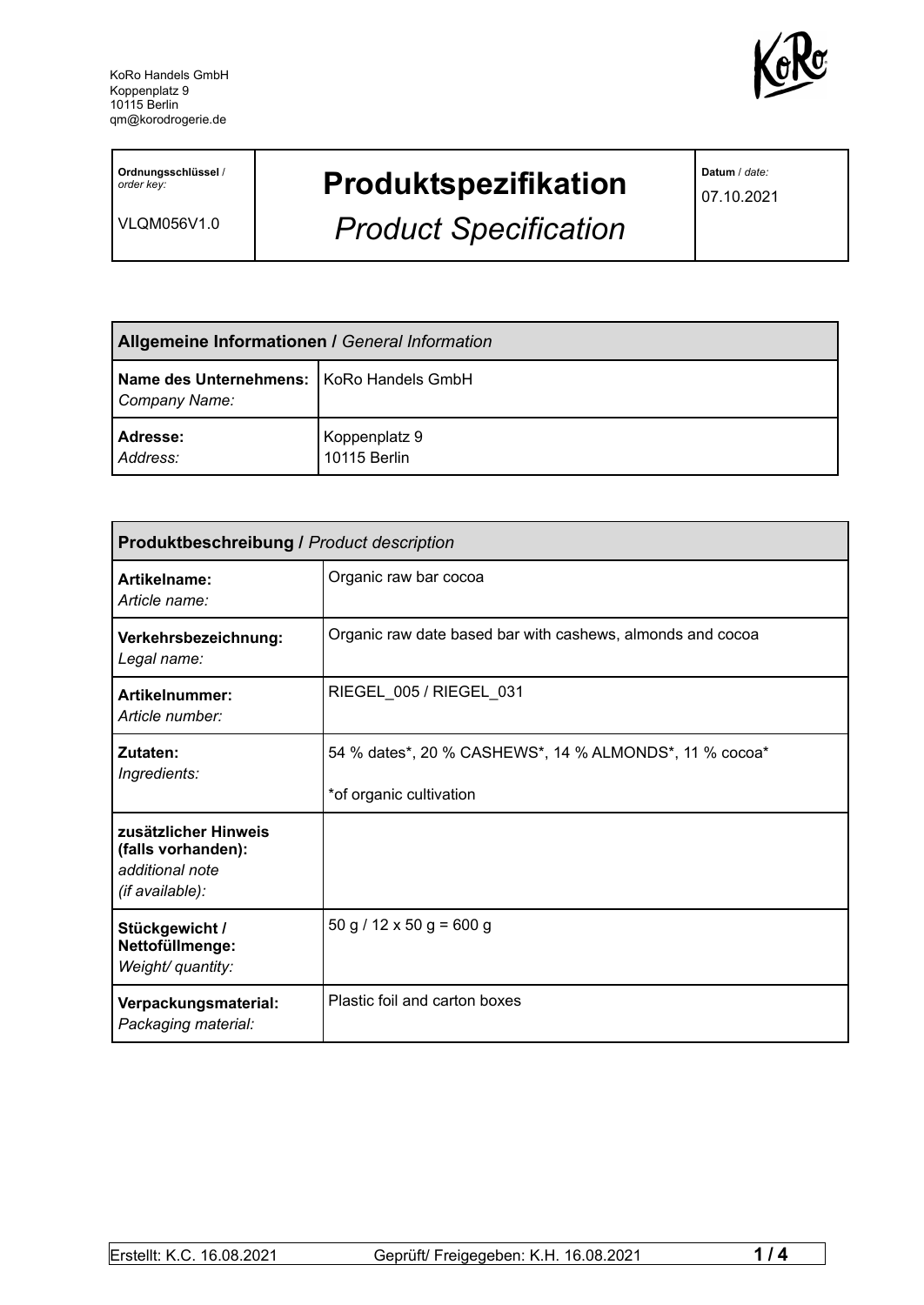

| <b>Produktbeschreibung / Product description</b>            |                                                                                                                                                                                                                                                                                                                                                     |
|-------------------------------------------------------------|-----------------------------------------------------------------------------------------------------------------------------------------------------------------------------------------------------------------------------------------------------------------------------------------------------------------------------------------------------|
| <b>Besondere Eigenschaften:</b><br>Special characteristics: | x bio /organic (Öko-Kontrollstelle / organic control body: PT-BIO-03)<br>x EU/ non-EU<br>Agriculture: $\square$ EU $\square$ non-EU<br>fairtrade / fairtrade<br>x vegan / vegan<br>x vegetarisch / vegetarian<br>$\Box$ glutenfrei / glutenfree<br>laktosefrei / lactose-free<br>ohne Zuckerzusatz* / without added sugar*<br>Ш<br>andere / others: |
|                                                             | ticono uno Aleturezzo Zuelconomikalten (mesucantein euspenaturallur                                                                                                                                                                                                                                                                                 |

*\*kann von Natur aus Zucker enthalten / may contain sugar naturally*

| Sensorische Beschreibung / Sensorical description |                                             |  |
|---------------------------------------------------|---------------------------------------------|--|
| Aussehen / Farbe:<br>Appearance / Colour:         | Dark oblong shape with small pieces of nuts |  |
| Geschmack:<br>Flavour:                            | Characteristic                              |  |
| Geruch:<br>Odour:                                 | Cocoa                                       |  |
| Konsistenz:<br>Texture:                           | Soft                                        |  |

| Nährwertangaben pro 100 g / Nutritional information per 100 g     | Pro 50 g / per 50 g<br>$(1$ Riegel / 1 bar) |           |             |
|-------------------------------------------------------------------|---------------------------------------------|-----------|-------------|
| Energie: I Energy value:                                          | 1683 / 399                                  | kJ / kcal | 842 / 200   |
| <b>Fett:</b> I Fat:                                               | 20                                          | g         | 10          |
| Davon gesättigte Fettsäuren: I of which<br>saturated fatty acids: | 3,6                                         | g         | 1,8         |
| Kohlenhydrate: I Carbohydrates:                                   | 49                                          | g         | 25          |
| Davon Zucker: I Of which sugar:                                   | 40                                          | g         | 20          |
| <b>Ballaststoffe: / Fibre:</b>                                    | 4,0                                         | g         | 2,0         |
| Eiweiß: / Protein:                                                | 10                                          | g         | 5           |
| Salz: / Salt:                                                     | 0                                           | g         | $\mathbf 0$ |
| sonstige Angaben: / other values:                                 |                                             | % NRV**   |             |
|                                                                   |                                             |           |             |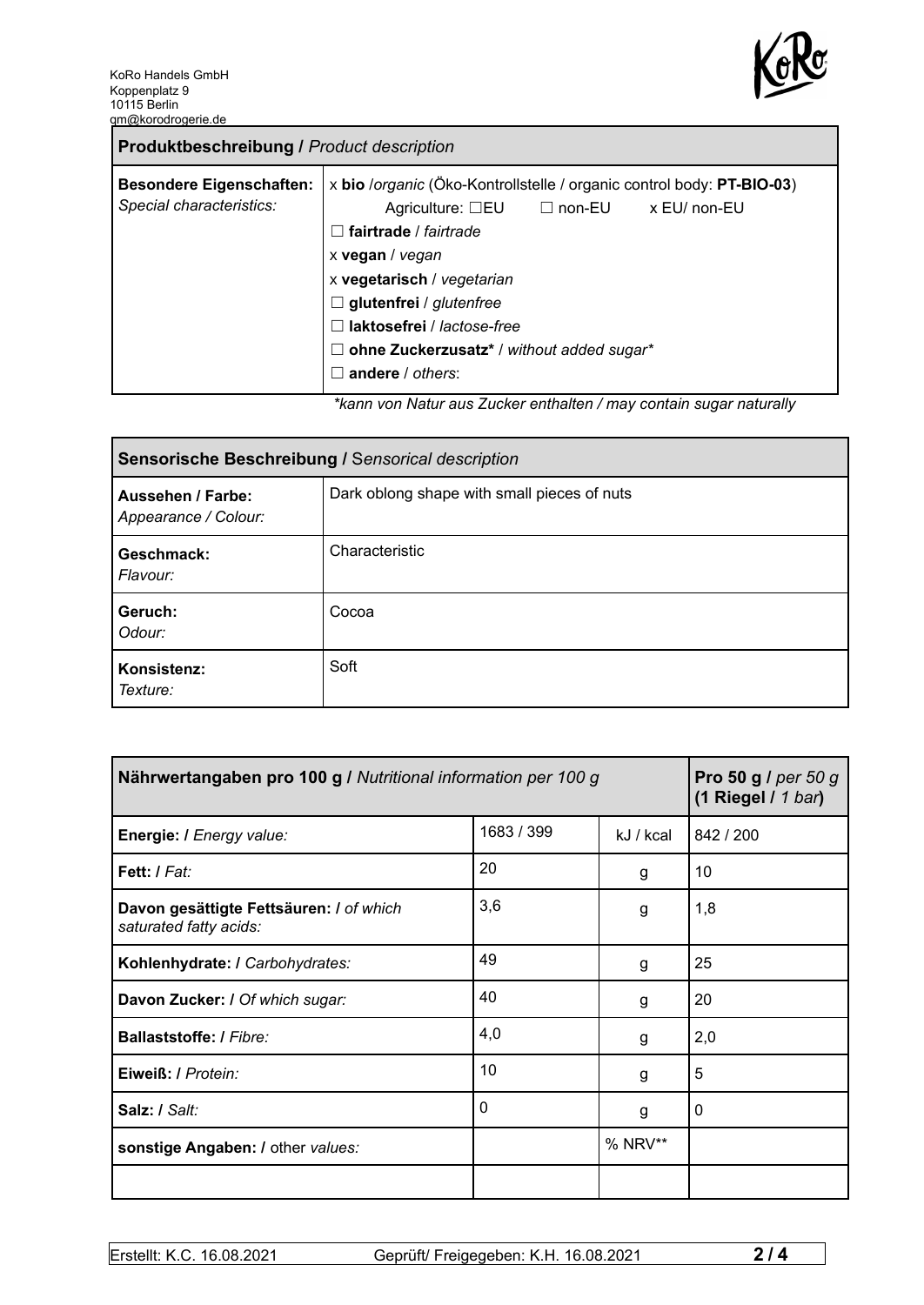

## *\*\*Nutritional Reference Value according to regulation (EU) Nr. 1169/2011/*

| Lagerung und Haltbarkeit / Storage and Shelf Life                    |                                |  |
|----------------------------------------------------------------------|--------------------------------|--|
| <b>Optimale</b><br>Lagerungsbedingungen:<br>Storage recommendations: | Store in a cool and dry place. |  |
| <b>Mindesthaltbarkeit:</b><br><b>Expected shelf life:</b>            | 12 months                      |  |

## **Allergenkennzeichnung gemäß LMIV 1169 / 2011 /** *Allergen Declaration according to EU Regulation 1169 / 2011*

**Legende:** *Key*

*a.* **Allergen ist in der Rezeptur enthalten /** *Allergen contained in recipe*

- *b.* **Risiko der Kreuzkontamination ist möglich /** *Possible risk of cross contamination*
- **c. Allergen ist in der Rezeptur nicht enthalten /** *Allergen not contained in recipe*

|                                                     | a                        | b            | C |
|-----------------------------------------------------|--------------------------|--------------|---|
| Glutenhaltiges Getreide / gluten-containing cereals | П                        | H            | X |
| Krustentiere / Crustaceans:                         |                          |              | X |
| Ei / Egg                                            |                          |              | X |
| Fisch / Fish                                        |                          |              | X |
| Soja / Soy                                          |                          | X            | П |
| Milch (Laktose) / Milk (lactose)                    | П                        | $\Box$       | X |
| Erdnüsse / Peanuts                                  | П                        | X            | □ |
| Andere Schalenfrüchte*** / Other edible nuts***     | X                        | X            | □ |
| Sellerie / Celery                                   | П                        |              | X |
| Senf / Mustard                                      | П                        | $\Box$       | X |
| Sesam / Sesame                                      |                          | X            |   |
| Schwefeldioxid und Sulphite / Sulphur dioxide       | П                        | X            | П |
| Lupinen / Lupin                                     | $\overline{\phantom{a}}$ | $\mathbf{I}$ | X |
| <b>Weichtiere / Molluscs</b>                        |                          |              | X |

## **\*\*\* Mandeln /** *Almonds***, Haselnüsse /** *Hazelnuts***, Walnüsse /** *Walnuts***, Cashewnüsse /** *Cashews***, Pecannüsse,** *Pecans,* **Paranüsse /** *Brazil nuts***, Pistazien /** *Pistachios***, Macadamianüsse /** *Macadamia nuts*